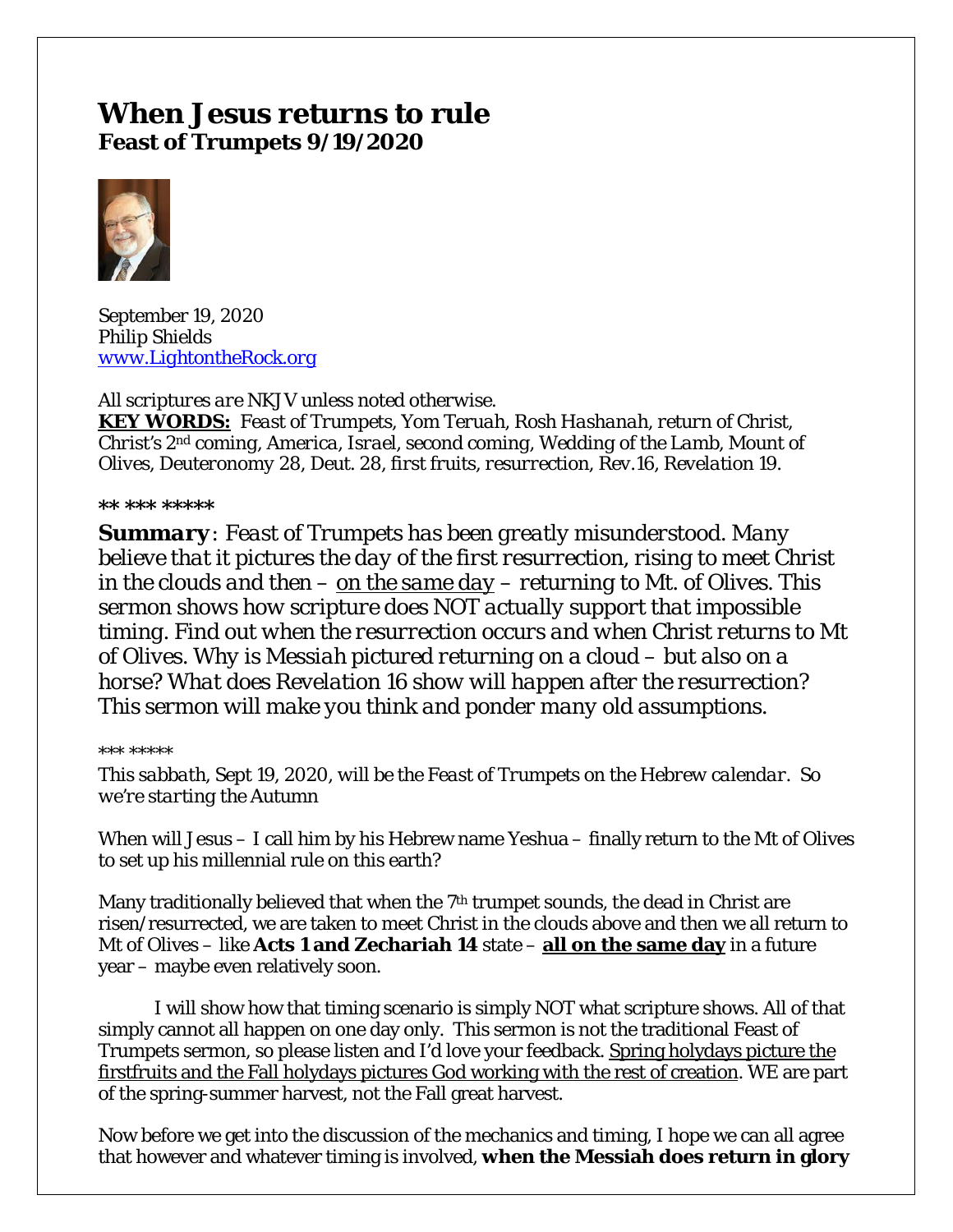**and power with hundreds of millions of his holy angels in glory – it's going to be ONE unprecedented GRAND day**! We can all agree on that, right?

**So hello – I'm Philip Shields, founder and host of this website, Light on the Rock. Please keep coming to our website – even if you don't see ads about it. We just can't afford to use ads very much.** 

**Please also register** with us so you can leave comments. Your comments really encourage and energize me. Thank you. We'll never pester you with unsolicited emails. We'll not ask you for money. You can register for the blogs to be sent to you when we have new ones if you'd like that. You can comment on the sermons once you've registered. And please tell others about this site.

#### **We are to keep the Feast of Trumpets, or blasts:**

**Leviticus 23:23-25**

Then YHVH spoke to Moses, saying,

24 "Speak to the children of Israel, saying**: 'In the seventh [Hebrew] month, on the first day of the month**, you shall have a sabbath-rest, **a memorial of blowing** *of trumpets***, a holy convocation**.

25 You shall **do no customary work** on it; and you shall offer an offering made by fire to YHVH.'"

Young's Literal Translation says, "a memorial of shouting". Holman says, "A day of jubilation" and their note says, "literally shouts or blasts".

**That day in 2020 will be Sept 19.** In other years it will still be likely September, but a different date. So let's talk about the Feast of Trumpets.

The words 'of trumpets' is NOT actually even in the original Hebrew, though shofars and silver trumpets were undoubtedly blown on this day.

(In video – I recount my discussion with a top Jewish rabbi in front of Mt of Olives, who seemed unaware of the prophecies of Zechariah 14.)

### **Jews keep this day – but miss the BIGGEST POINT BECAUSE they reject**

**Yeshua as their Messiah:** Their (and our) very own Messiah is returning to Mt. of Olives on this very day, very likely, and they miss it. They celebrate the creation on this day, and the new year on **Rosh Hashanah**, what they call this day, and they begin their **10 days of Awe** of repentance so that they're included in God's book of Life for another year.

But most Jews MISS the biggest meaning of all! If they don't have their eyes opened, they'll miss him again! It's likely on this Day when Christ and his Bride return to Jerusalem to take over the reins of government.

So let's back up and get a running start at it all.

This world is in a mess – and it apparently will get a lot, lot worse before it gets better. There will be intermittent periods, apparently as well, of peace and prosperity – which throws everyone off guard. But how should WE children of God react to all the bad news – which will, I promise, for a time just get worse and worse?

**Luke 21:25-28**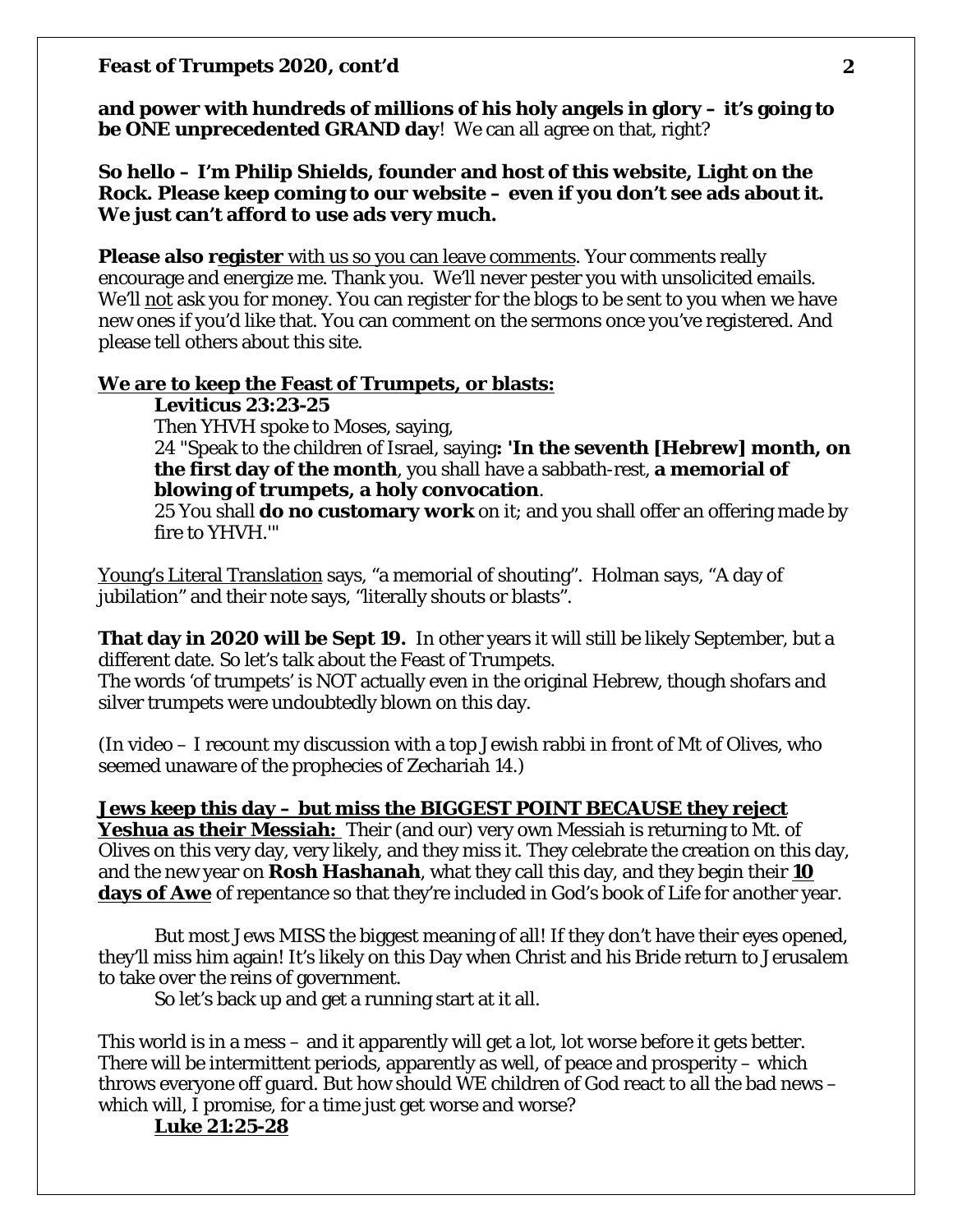"**And there will be signs** in the sun, in the moon, and in the stars; and on the earth distress of nations, with perplexity, the sea and the waves roaring; 26 men's hearts failing them from fear and the expectation of those things which are coming on the earth, for the powers of the heavens will be shaken. 27 **Then they will see the Son of Man coming in a CLOUD with power and** 

**great glory**. 28 *Now when these things begin to happen, look up and lift up your* 

*heads, because your redemption draws near*."

He explains the first of 2 returns when he collects the Bride. The first time he comes in a cloud – but he's finally here! *So instead of getting down, anxious and depressed* – we believers need to look up, see past all the hard times, sing our hallelujahs and rejoice, for our Redeemer is coming! And soon. We're certainly 2000 years closer than in the apostles' day!

## **WHY Christ has to return soon:**

- **If he didn't, nobody would be saved alive (Matthew 24:22)**
- **So Christ has to come to once and for all establish God's RULE on the earth.** Since America and the world has kicked God out of society, out of government, out of schools – we see the resulting rot and decay and all the foul evils happening.

This is **the root reason why** our beloved America is completely falling apart, as it rots before our eyes, right to the core. It's because we have departed from our living God. *We were once the shining light on the hill* that the world could look to. *What happened? We banned God himself* from public discourse and as the basis for what should be our morality and values. (More info is given in the video)

### **House of Israel; House of Judah**

What's been happening in America is the very reason Yeshua has to come back! What we see happening right now happened before to Israel and Judah.

After Solomon, **the 12 tribes of Israel split into 2 "houses"** – the House of Judah and the House of Israel, composed of the northern 10 tribes led by Ephraim. **Gen 48:16 says the name "Israel" was to be predominantly given to Joseph's sons**.

Today, I believe strongly that Ephraim, the younger son of Joseph, is America. Genesis 49 prophesies what happens to each of the 12 tribes in the Last Days, so we have to be in the Bible – just under a different name. Ephraim is composed of a multitude or company of nations.

Our country was started on the foundation of the Bible. I was just reading, for example, about George Washington's first inaugural address, and he made it very clear that our nation owed its blessings entirely to GOD. After that, he led all of Congress – the senators and congressmen – on a short walk in New York City to a church where they dedicated the country and themselves to the God of the Bible. How far have we strayed from that kind of foundation! The chapel they went to, was the chapel still left standing at Ground Zero, where 9-11 happened!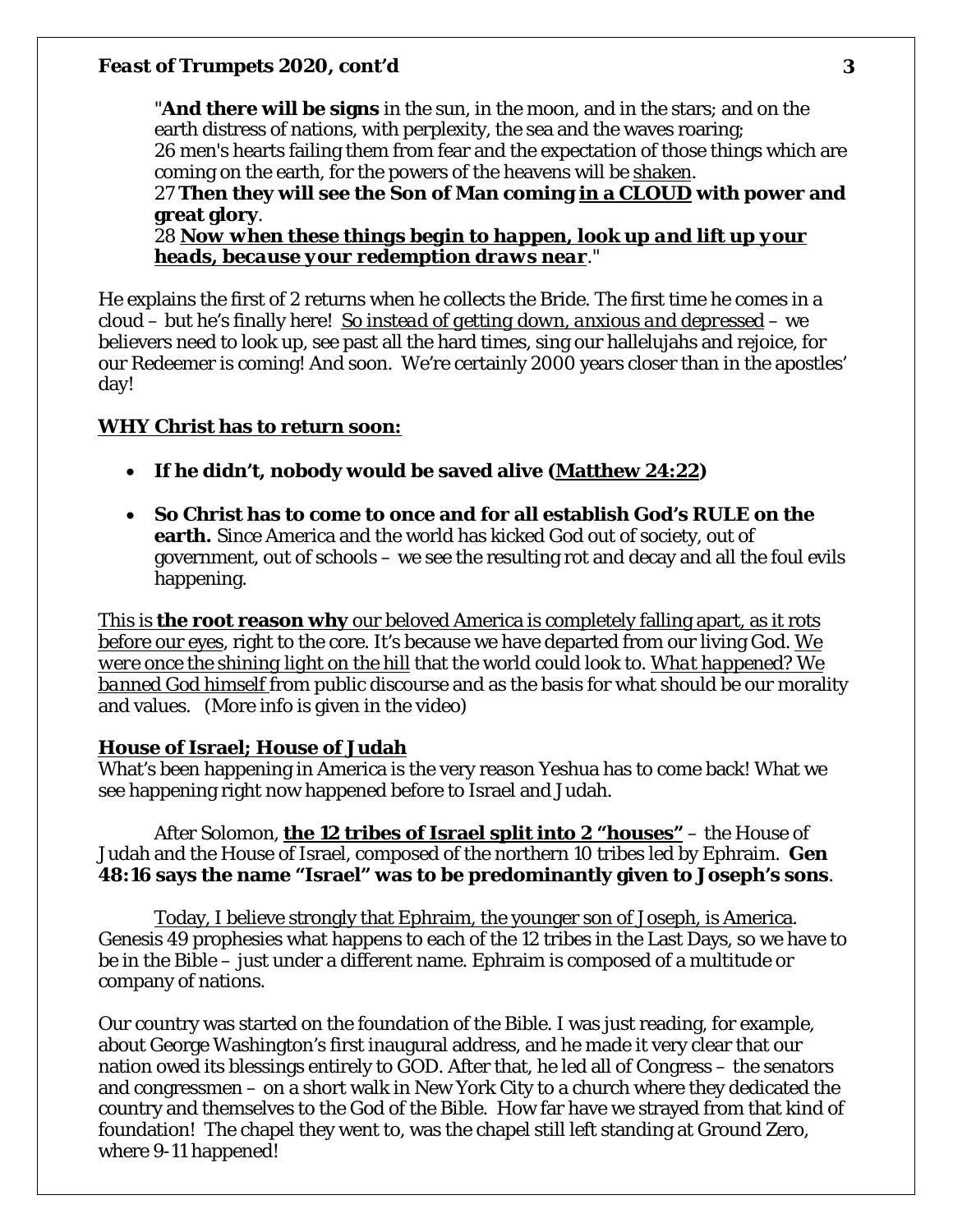Jonathan Cahn is heading up "the Return" to God, in prayer, on Sept 26, sabbath, 2020. He speaks to America as if we are "Israel" of Deut 28, but doesn't seem to realize that indeed we ARE the descendants of ancient Israel!

You should re-read Deuteronomy 28 to see how America and Britain became world leaders – and how and why they are beginning to lose that dominance.

The United States is composed of 50 united states, or nations and no country has ever, in the earth's history, been more powerful and blessed since World War 2 especially. **Genesis 48:19 – Ephraim, Joseph's younger son, would be the greater son**. The past century in fact has been called "The American Century". Joseph's other son – Manasseh, in my view – is UK, Canada, Australia and New Zealand. The other tribes make up most of northwestern Europe. I will have to a give a couple sermons on this soon to show why I believe this.

I know well that many believe America may be Manasseh, the older brother of Ephraim, but USA is so much more powerful than Britain, and it leads the other nations now. And Britain is "older" than America. So I believe UK is Manasseh and USA is Ephraim.

Though imperfect, America was founded on the Bible and as long as we were led by people who all – for the most part – read and lived by the Bible the best they knew how, **God blessed America**. This was also due to the promises made to Abraham.

In time, the Jews became the **House of Judah**, and the 10 northern tribes, led by Ephraim, were the **house of Israel**. House of Israel went into captivity before Judah did, and disappeared because they had rejected God, rejected his sabbaths and the signs God gave them – so they lost the knowledge that they were also God's people, not just the Jews.

So **the promises of blessings and cursings that were made to Israel in Deuteronomy 28** apply predominantly today to America and Britain, Canada, Australia, New Zealand – and then by extension also to the northwestern European countries – who make up present-day house of Israel, led by America for the past century. So when you read **Deuteronomy 28** – the blessings and cursings – apply that especially to today's USA the most.

But over the past 50-60 years, and especially in the past 15 years, America has pushed God out of the government, out of the schools, out of the media, out of our lives and we're seeing the results as we lose God's hedge of protection and the Almighty's blessings. Plus we've embraced so many things God says is abominable to him – like abortion and the destruction of the traditional family.

So God has to send his Son – and if he didn't come in time – there would be no flesh saved alive (**Matthew 24:22**). If he didn't come – all life would be wiped out. That's how bad it's going to get.

#### **So WHEN and HOW does Yeshua (Jesus) come back to earth?**

If you heard my series on the Wedding of the Lamb, I think you know the Bible is clear that God in heaven puts on the wedding for his son (Matthew 22:1-2) as Jesus said in his parable.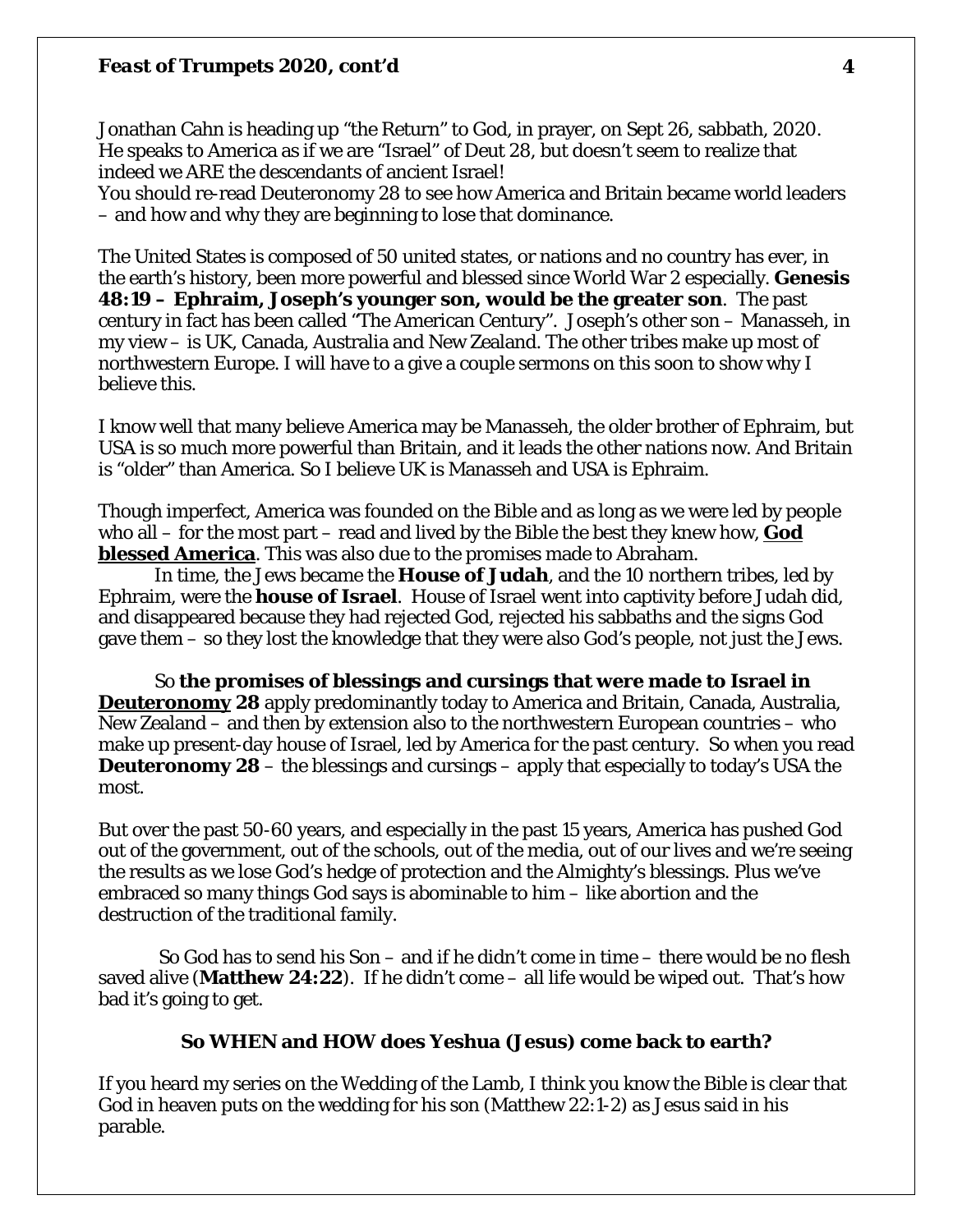#### **Matthew 22:1-2**

And Jesus answered and spoke to them again by parables and said: "The kingdom of heaven is like *a certain king who arranged a marriage for his son*…"

We know the king is God the Father and the son is Yeshua. And where is God the Father? He's in heaven. The Bridegroom typically went out to get the bride and her bridesmaids and then they all would return to the Father's house.

**Since we are the FIRSTFRUITS of the Kingdom of God (James 1:18), it makes sense for this first resurrection and wedding to take place –** *not on* **Feast of Trumpets** – **but on PENTECOST**, which is all *about the first fruits*. *The Fall h0lydays are NOT about the first fruits but about how the King Yeshua is going to work with the REST of humanity.* 

- Spring-early Summer holydays picture Christ and the first fruits
- The 4 Fall holydays picture God working with the rest of humanity.

**So it** *makes no sense, therefore,* **for the first resurrection, for those who are firstfruits -- to happen in the Fall.** It will be on Pentecost. It's the same holy day when God married Israel at Mt Sinai. Pentecost pictures the wedding! It pictures the first group God works with.

**SO yes, at the last trump of 7 trumpet blasts that are sounded**, indeed we who have God's spirit will be changed, in a moment, in the blink of an eye –to glorious spirit beings, shining like the sun in power. Remember, silver trumpets were blown *on each and every* holy day, new moon, and days of your gladness – not just the feast of Trumpets (**Numbers 10:10**).

On your own, **you should read 1 Cor. 15:35-58**. Let's read the main verses 51-53. So our resurrection and change happens on or about Pentecost! Then we're in heaven a few earthmonths – and then come back with Christ to land on the Mt of Olives probably on Trumpets. So let's first read about our change to spirit bodies:

# **1 Corinthians 15:51-53**

"Behold, I tell you a mystery: We shall not all sleep, *but we shall all be changed —in a moment, in the twinkling of an eye***, at the last trumpet**.

For the trumpet will sound, and the dead will be raised incorruptible, and we shall be changed.

For this corruptible must put on incorruption, **and this mortal must put on immortality"**.

Will you and I be resurrected back into a fleshly body again? No! Let's read it.

### **1 Corinthians 15:42-45**

"So also is the resurrection of the dead. The body is sown in corruption, it is raised in incorruption. 43 It is sown in dishonor, it is raised in glory. It is sown in weakness, it is raised in power.

**44 It is sown a natural body, it is raised a spiritual body.** There is a natural body, and there is a spiritual body. 45 And so it is written, "The first man Adam became a living being." The last Adam became a **life-giving spirit**."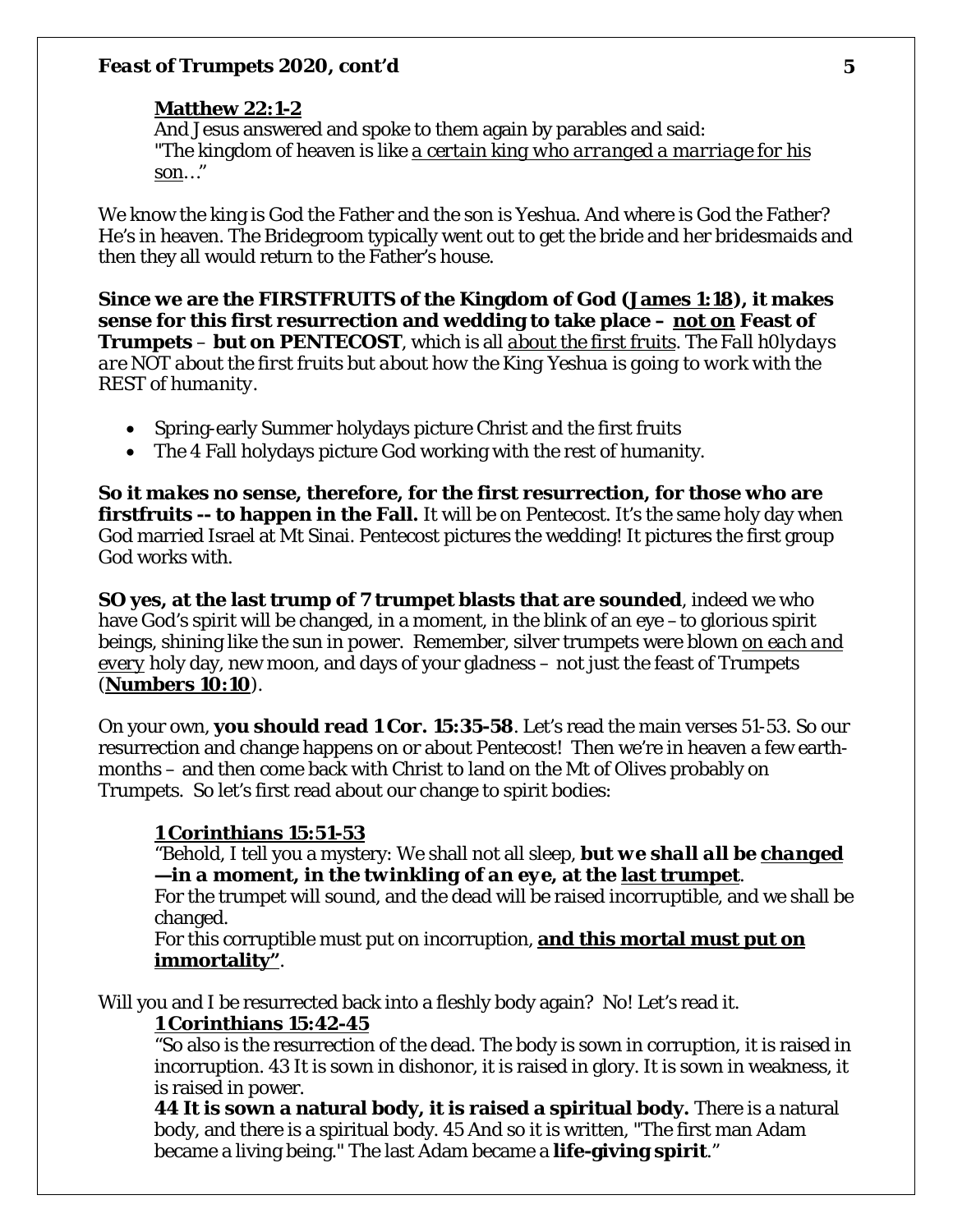So at our resurrection, called the First Resurrection, will be immortal spirit beings who will reign with Messiah for 1,000 years (Revelation 20:4).

# **Daniel 12:1-3**

# "**At that time Michael shall stand up,**

The great prince who stands watch over the sons of your people; *And there shall be a time of trouble, Such as never was since there was a nation, Even to that time*. And at that time **your people shall be delivered**, **Everyone who is found written in the book**. 2 And many of those who sleep in the dust of the earth shall awake, Some to everlasting life, Some to shame and everlasting contempt. 3 *Those who are wise shall shine Like the brightness of the firmament, And those who turn many to righteousness Like the stars forever and ever*."

Turn many to righteousness: we have to be actively preaching Christ and the kingdom of God -- and do it mostly by the testimony of our changed/changing lives.

# **So why do I teach the 7th trumpet sounds on** *Pentecost,* **but we return to the earth with King Yeshua (Jesus) on Feast of Trumpets?**

# **Here's the SEQUENCE of the Messiah's coming.**

- Since we are first fruits of God's harvest (**James 1:18**), the symbolism of first fruits puts our redemption in the spring holydays
- Scripture shows Christ returns first **on the clouds** to collect his Bride and then **returns on a white horse**. He obviously is coming TWO different times to take power over the earth; two different descriptions because it's describing 2 different returns.

# • **Christ is proclaimed king at the 7th Trumpet**, the last trump. **Revelation 11:15**

Then the seventh angel sounded: And there were loud voices in heaven, saying, "The kingdoms of this world have become the kingdoms of our Lord and of His Christ, and He shall reign forever and ever!"

• After we are resurrected at the 7<sup>th</sup> trumpet, there are still **7 more Bowl Plagues, or 7** *Last* **Plagues -- to go through (Rev 15-16)** – and during this same time the **WEDDING of Christ** and his Bride is taking place in heaven (Rev. 19:1-9), and then he returns with his bride and angels to conquer (Rev. 19:11-21).

*So again, what will we be doing after we're resurrected –which makes more sense to probably be on Pentecost, not Trumpets? (Trumpets were sounded on all the holydays). The 7 last plagues will surely last several MONTHS at least.*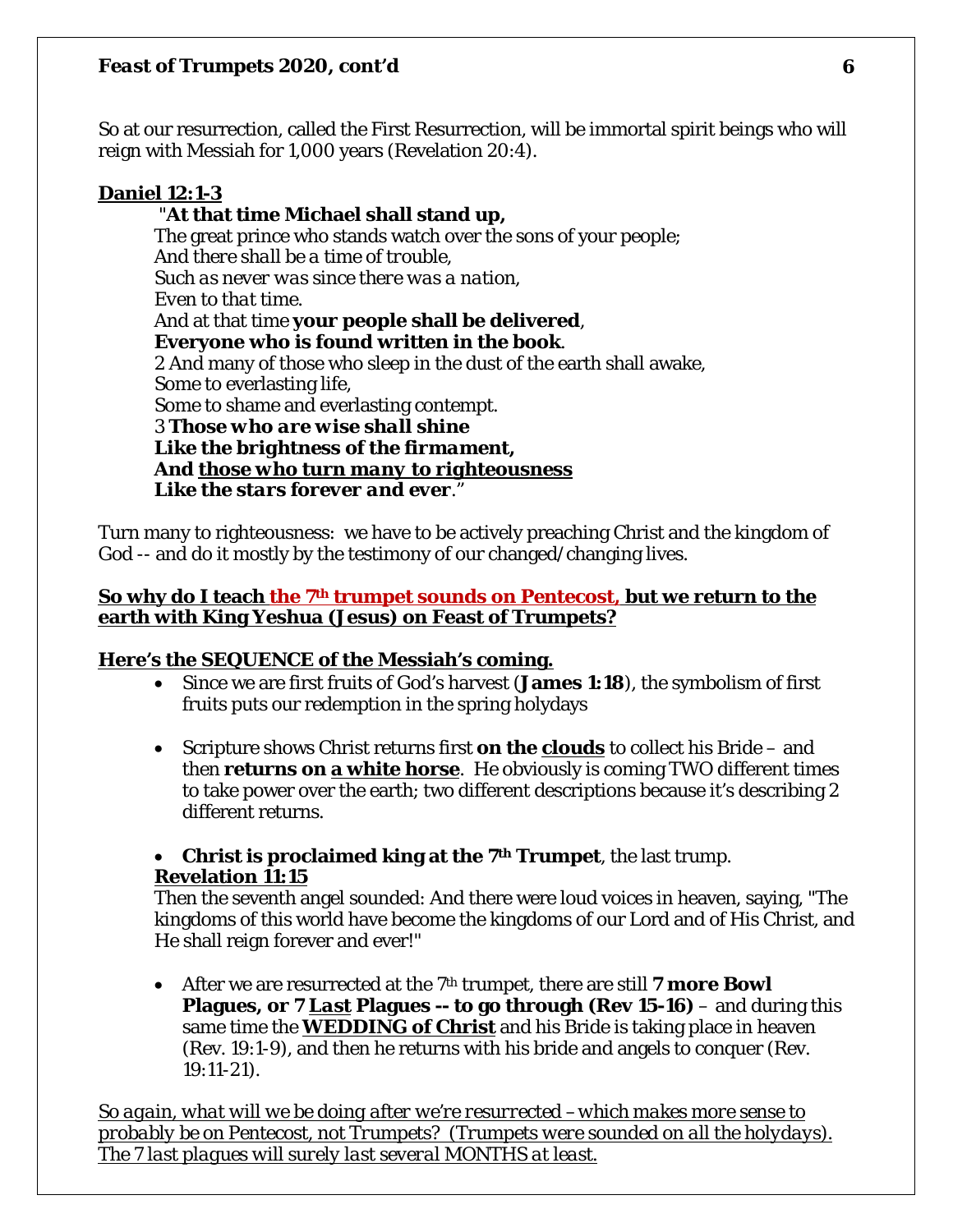We're not just going to hover over Jerusalem after the  $7<sup>th</sup>$  trumpet and wait for the 7 last plagues to play out. Those 7 Last Plagues will take months.

Those 7 last plagues after we're resurrected -- take several months. They're all listed in Revelation 16.

**Bowl Plague 1** -- dreadful, painful sores (Rev 16:2) **Bowl Plague 2** -- Sea turned to blood, all sea life dies (Rev 16:3) **Bowl Plague 3** – all rivers and springs turn to blood, all their life dies

**Bowl Plague 4** – Sun turns scorching hot, burning men (Rev 16:8) **Bowl Plague 5** – extreme darkness and pain (Rev. 16:10-11)

**Bowl plague 6** – Euphrates dried up so the armies of millions from the East could gather over weeks to battle Yeshua Rev. 16:12-16

**FINAL Bowl plague 7** – massive worldwide earthquake destroying many cities, hail as much as 100 lbs each; tsunamis that make islands disappear; mountains are laid flat! (HUGE earthquake) Rev. 12:17-21

No, we're not just hovering over Jerusalem that whole time but we're going to go to heaven first to get married. We then play out what **Rebekah** pictured when she left her country to go to Isaac, who was a type of Christ – and who was with his father Abraham (**Genesis 24:59-67**), who was a type of God the Father.

The Bridegroom – Yeshua – is coming for his Bride the *ekklesia*, the called-out ones – and then he takes her to his father in heaven for the wedding. The parable of the 10 virgins in Matthew 25 also shows this.

#### **Matthew 24:30-31**

"Then the sign of the Son of Man will appear in heaven, and then all the tribes of the earth will mourn, *and they will see the Son of Man coming ON THE CLOUDS of heaven with power and great glory.*

31 And *He will send His angels with a great sound of a trumpet, and they will gather together* **His elect** *from the four winds, from one end of heaven to the other*."

The "elect" are those who are led by God's spirit. They are NOT from any one corporate church group. They are individuals scattered all around the world who have and are led by God's spirit.

So that's the first thing we'll be doing once we're resurrected and meet Christ in the clouds: go to Heaven to meet God the Father and get married to Yeshua. That's all carefully and fully explained in the 3-part sermon series I gave on the Wedding Supper. And in heaven, apparently time is immaterial. On earth about 3 months will be going by.

Remember also **the 2** *leavened loaves* **of PENTECOST** that are raised up by the High Priest, and then brought back down. I believe pictures US, the first fruits, from Abel to the last convert filled with God's spirit.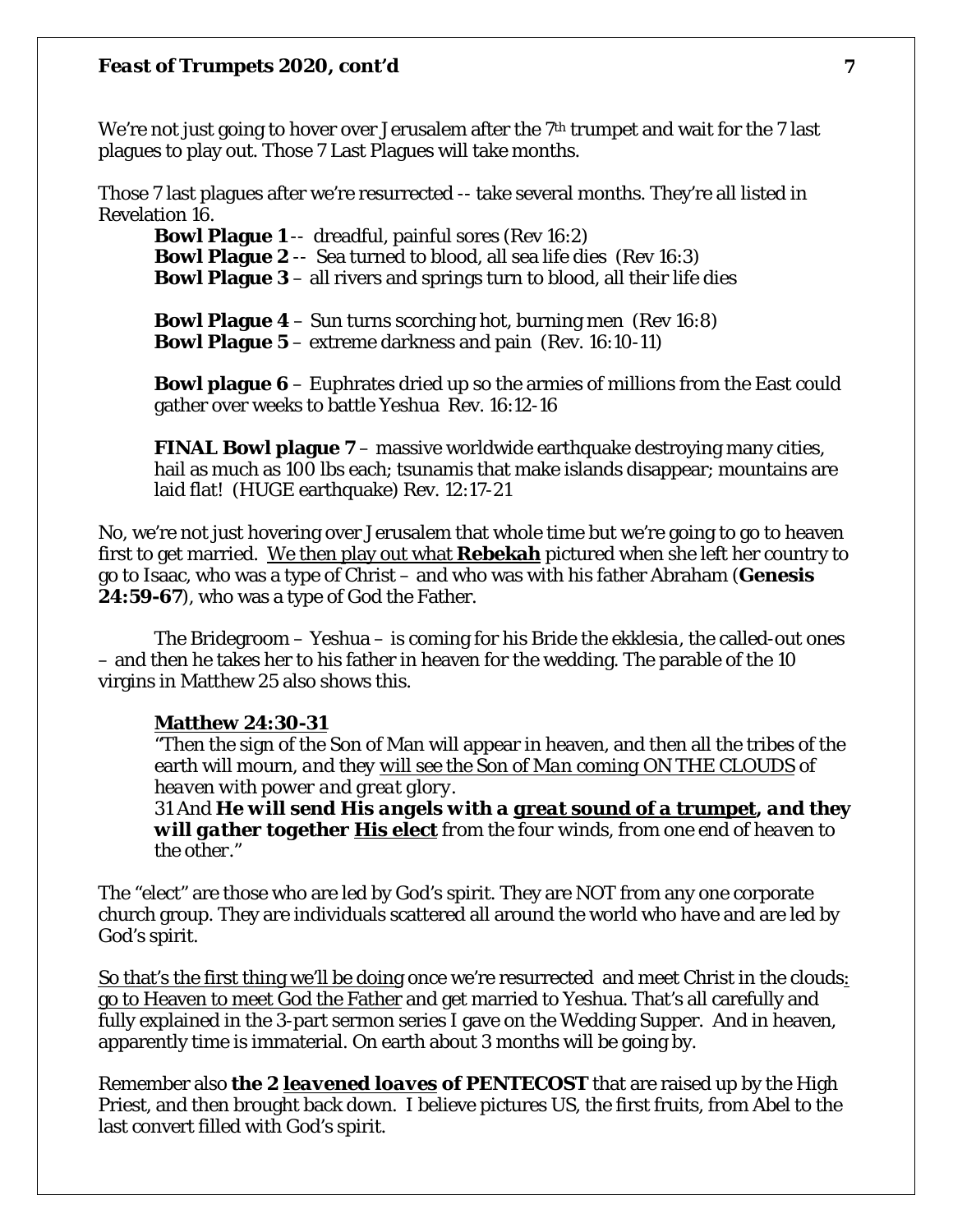### **Leviticus 23:17**

"You shall bring from your dwellings two wave loaves of two-tenths of an ephah. They shall be of fine flour; **they shall be baked with leaven**. *They are the firstfruits to YHVH*."

**Why 2 loaves?** Probably to represent the 2 categories Paul uses in 1 Thess 4 – those who have died in Christ and those who remain in Christ at his coming. But they all are flawed humans made perfect by God's grace and who now let God's Spirit lead them.

### **Resurrection and change to spirit – then up to Heaven for the Wedding (Pentecost) – and then what?**

**In Rev. 19:1-10- the wedding of the Lamb in heaven is described**. I covered that in detail in the 3-part sermon on the wedding of the lamb. THIS TIME will be so exciting, and you'll want to be part of it! Those with Christ are the "Called, chosen and faithful" (Revelation 17:14).

*NOW AFTER* **the wedding**, the majestic Son of God, the King of kings – will now return to earth, to destroy armies arrayed against him – **and land on the Mt of Olives**, with millions of his holy angels and this time with His bride – all riding on spirit angelic white horses. Remember the first time Christ came was on the clouds. This time, on white horses – which are probably actually powerful, intelligent spirit angels. **Revelation 19:11, 14**.

Now let's pick up after the wedding:

### **Revelation 19:11-16 (this is right after the wedding)**

"**Now I saw heaven opened, and behold, a white HORSE. And He who sat on him was called Faithful and True, and in righteousness He judges and makes war.** 

12 His eyes were like a flame of fire, and on His head were many crowns. He had a name written that no one knew except Himself.

13 He was clothed with a robe dipped in blood, and *His name is called* **The Word of God**. *[So this is clearly Jesus – John 1:1-3, 14, not God the Father]*

## 14 And **the armies in heaven, clothed in fine linen**, white and clean, followed Him **on white horses.**

15 Now out of His mouth goes a sharp sword, that with it He should strike the nations. And He Himself will rule them with a rod of iron. He Himself treads the winepress of the fierceness and wrath of Almighty God.

16 And He has on His robe and on His thigh a name written: KING OF KINGS AND LORD OF LORDS.

Several scriptures indicate the saints, the BRIDE, will also be with Christ – Zech 14:5; **1 Thess 3:13 "…at the coming of Jesus Christ with all his saints"**; **Deut 33:2; Jude 14-15** –"with ten thousands of his saints".

So this day is about us as well; returning with our Husband Yeshua the Word of God. How intimate, how powerful, how exciting that will be! (There's always more on the video)

# **Back to Revelation 19, now v 17-21**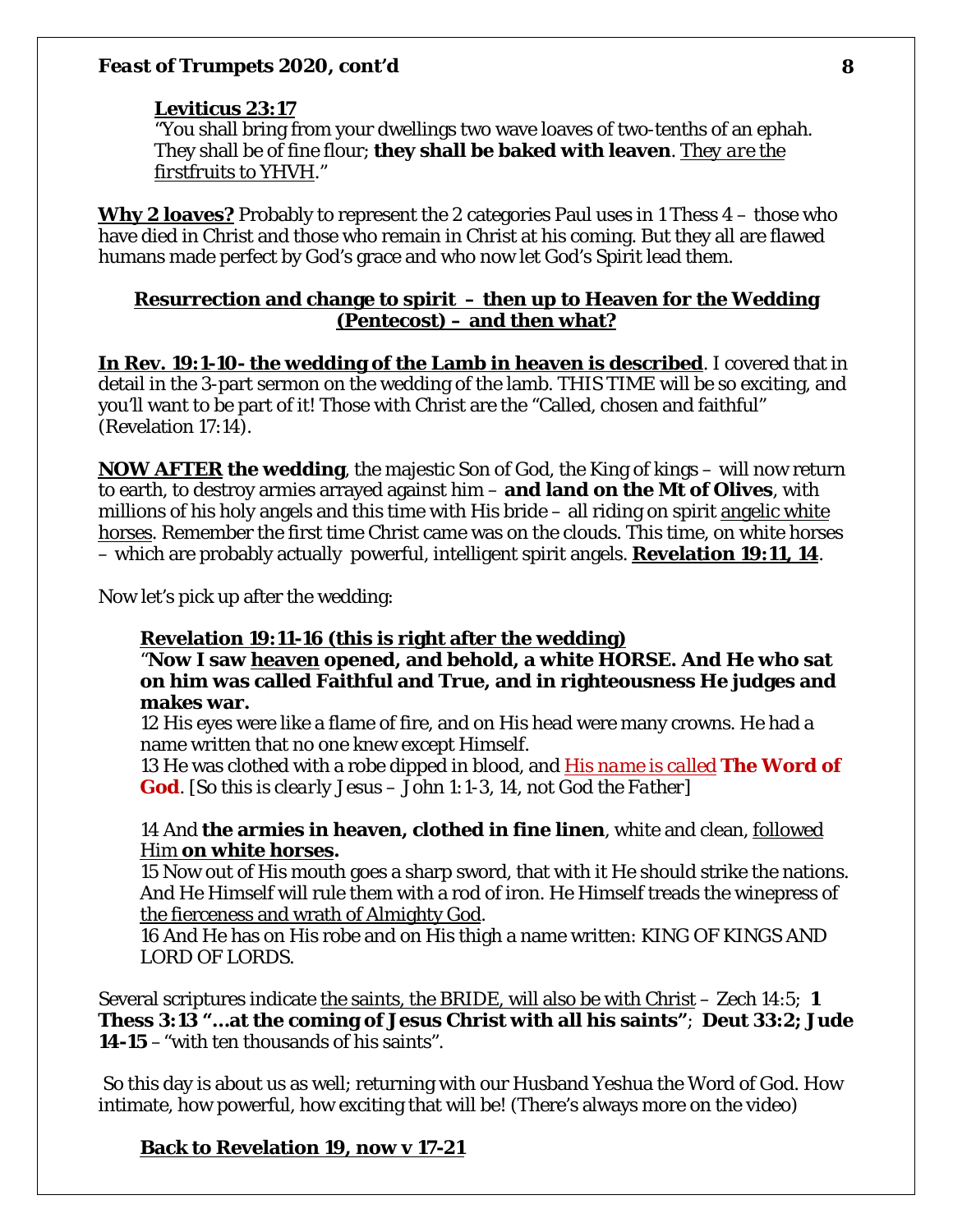17 Then I saw an angel standing in the sun; and he cried with a loud voice, saying to all the birds that fly in the midst of heaven, "Come and gather together for the supper of the great God,

18 that you may eat the flesh of kings, the flesh of captains, the flesh of mighty men, the flesh of horses and of those who sit on them, and the flesh of all people, free and slave, both small and great."

19 And I **saw the beast, the kings of the earth, and their armies, gathered together** to make war against Him who sat on the horse and against His army.

20 Then the beast was captured, and with him the false prophet who worked signs in his presence, by which he deceived those who received the mark of the beast and those who worshiped his image. These two were cast alive into the lake of fire burning with brimstone.

21 And the rest were killed with the sword which proceeded from the mouth of Him who sat on the horse. And all the birds were filled with their flesh."

The 2nd and final return of Christ starts with a massive invasion of angelic armies and The Bride of Christ all behind him. Here's one example:

# **1 Thessalonians 3:13**

"So that *HE may establish your hearts blameless in holiness* before our God and Father at the coming of our Lord Jesus Christ **with all His saints**."

Exciting! Are you thrilled about the prospects of being part of this!? You should be! Don't be in panic or worry – about all the "bad things" that will happen before all this. Focus instead on what's happening positively.

You will have just been resurrected to glory, to perfect spirit being, taken to the clouds to meet your husband the King of Kings – and then to heaven to meet Abba, God Most High, on the Sea of Glass, and see his holy temple in heaven. Then we meet all the Bible greats in person, receive our new names, be shown our new home in your new city – the Heavenly Jerusalem…. And then participate in the grandest wedding supper the universe has ever seen! All while the 7 last plagues are finishing on mostly unrepentant people on earth.

After the wedding in heaven has taken place, then what? Again, we now return with our Husband Yeshua to go back to earth … to land where?

# **Do you remember what two angels said to the apostles as Christ rose up from the Mt. of Olives after his resurrection**? Let's read it:

### **Acts 1:9-12**

"Now when He had spoken these things, while they watched [from the Mt of Olivesv.12], He was taken up, and a cloud received Him out of their sight. 10 And while they looked steadfastly toward heaven as He went up, behold, two men stood by them in white apparel,

11 who also said, "Men of Galilee, why do you stand gazing up into heaven? **This same Jesus**, who was taken up from you into heaven, *will so come in like manner as you saw Him go into heaven*."

12 Then they returned to **Jerusalem** *from* **the mount called Olivet,** which is near Jerusalem, a Sabbath day's journey."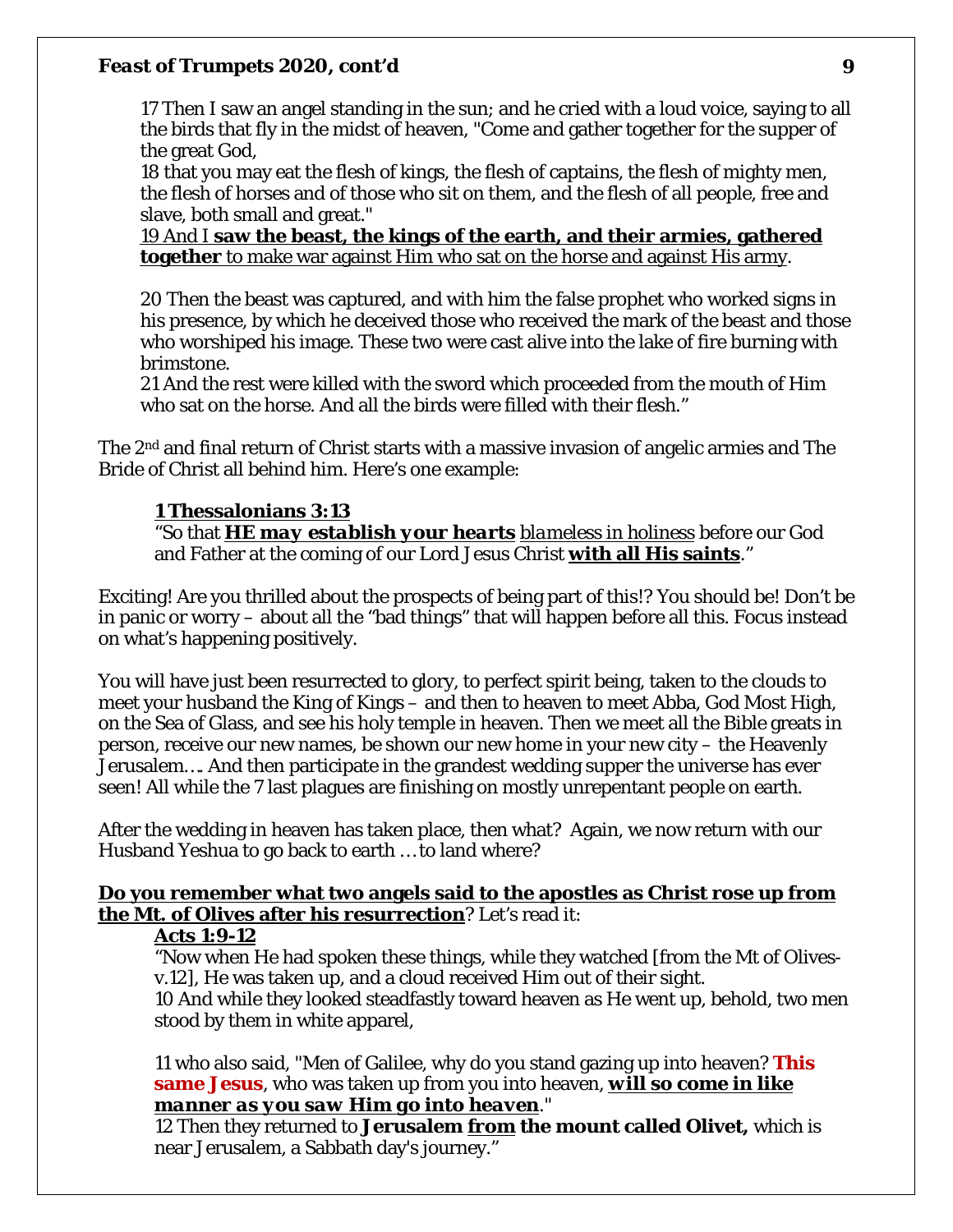So we know it's going to be Yeshua – not the Father -- returning to the Mt of Olives when he returns as conquering King. The angels were just referencing the prophecies of Zechariah:

# **Zechariah 14:3-4**

"Then YHVH will go forth and fight against those nations, As He fights in the day of battle. **And in that day His feet will stand on the Mount of Olives**…"

**An interesting side point**: this is one of dozens of scriptures that show YHVH sometimes is the Word of God, and other times – like Psalm 110:1 – YHVH refers to God Most High, God the Father. Context determines which.

The angels said YESHUA would return to the Mt of Olives (Acts 1:11-12), the One called the Word of God (Rev. 19:13) – so this is NOT the Father coming to earth, but the Word, Yeshua. (There are several ministers teaching it's the Father who returns to land on the Mt of Olives, and that's plainly wrong!)

**The year 2020 has certainly been a watershed, pivotal year. Don't you agree? On Sabbath Sept 19 is the Feast of Trumpets** in 2020. In Hebrew it is called *Yom Teruah* – day of BLASTS, trumpets, and alarms. Jews call is Rosh Hashanah – head of the year.

 *I* think he is coming relatively soon – but *not* in the next 1-5 years. I'll give a sermon sometime soon about all the world events that Yeshua himself said have to happen first, before he will return. There surely have to be at least 7-12 more years, at least, in the way I see it. Perhaps 10 years is possible, but the key is to BE READY, and to be abiding in Christ, more than spending time trying to figure out time charts and "getting ready".

And if you or I die of old age and Christ has still not returned, let's be faithful people who **are BUSY working for the kingdom; who are found "so doing"** (**Matthew 24:45-51**) and working hard for him, whether he has returned or not… and not be discouraged.

Even in the apostles' days – the return looked imminent! And now once more people think Christ's return is imminent – any time now – but our Savior told his disciples, his *disciples* – that he would come "at a time *you* do not expect."

# **Matthew 24:42-44**

"**Watch therefore, for you do not know what hour [or day] your Lord is coming**. 43 But know this, that if the master of the house had known what hour the thief would come, he would have watched and not allowed his house to be broken into.

44 **Therefore you also BE ready, for the Son of Man is coming** *at an hour you do not expect*."

**OK… SO WHAT does the Feast of Trumpets/BLASTS symbolize?**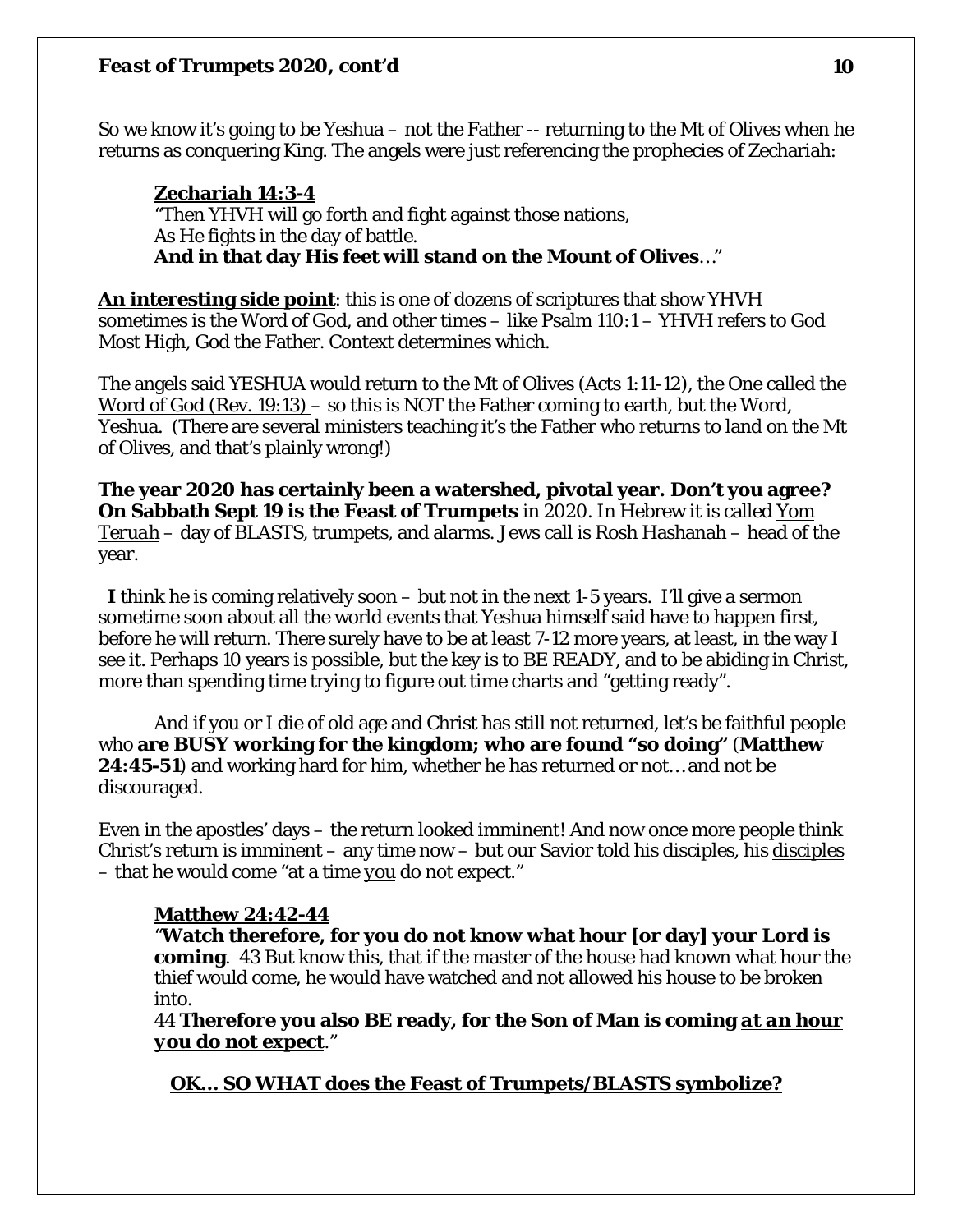**The Fall holydays – Trumpets** (Rosh Hashanah), Atonement (Yom Kippur) and Feast of Tabernacles and 8th day – **all picture how God works next** *with the rest of humanity, more than with the first fruits.* 

*THE upcoming holydays calendar: The Next holyday coming up this sabbath on* 

- *Sept 19, 2020 is the Feast of Trumpets.*
- *Then Atonement on Monday Sept 28, 2020*
- *Feast of Tabernacles Oct 3-9, 2020*
- *and the 8th day feast on Oct 10, 2020.*

*If you're reading this in future years – 2021 and beyond – of course the dates will be different in those years.* 

*I hope you all are planning to KEEP God's holydays. The early church certainly kept the holy days, including the Gentiles – as proven by the fact all the brethren were all present for the feast of Pentecost in Acts 2. And Paul openly spoke of Passover in 1 Cor 5 and 11 to what was mostly a Gentile, Greek congregation.* 

*With Covid19 it may be hard to gather, but at least take the days to seek and pray and not do any work on the holydays.* 

*So all the Fall holydays are all about upcoming prophesied events! I hope you have heard my sermons on "Understanding the Times we are in".* 

*So Trumpets is likely the holy day when Christ and his Bride land on the Mt of Olives to take over and start the 1000-year reign.* 

Yom Teruah is called a day of clouds and gloominess*. It may even be hard – due to all the ash and debris in the air – to even know what day it is!* Zechariah 14:6-7, in describing this day Christ returns to Mt of Olives, says it will be a very unique day!

**Zechariah 14:6-7** "It shall come to pass in that day *That there will be no light; The lights will diminish. 7 It shall be one day Which is known to YHVH — Neither day nor night.* But at evening time it shall happen That it will be light".

The Day of the LORD (day of YHVH) is called a day of dark clouds and gloominess (**Ezekiel 30:3; Joel 2:1-2**; **Zephaniah 1:14-16).** 

**"The Day of the LORD" (of YHVH) – what is it? When does it start?** 

**The Day of the LORD will not be a good time for the world** and "woe to those who desire the day of the LORD, we're told in Amos 5:18.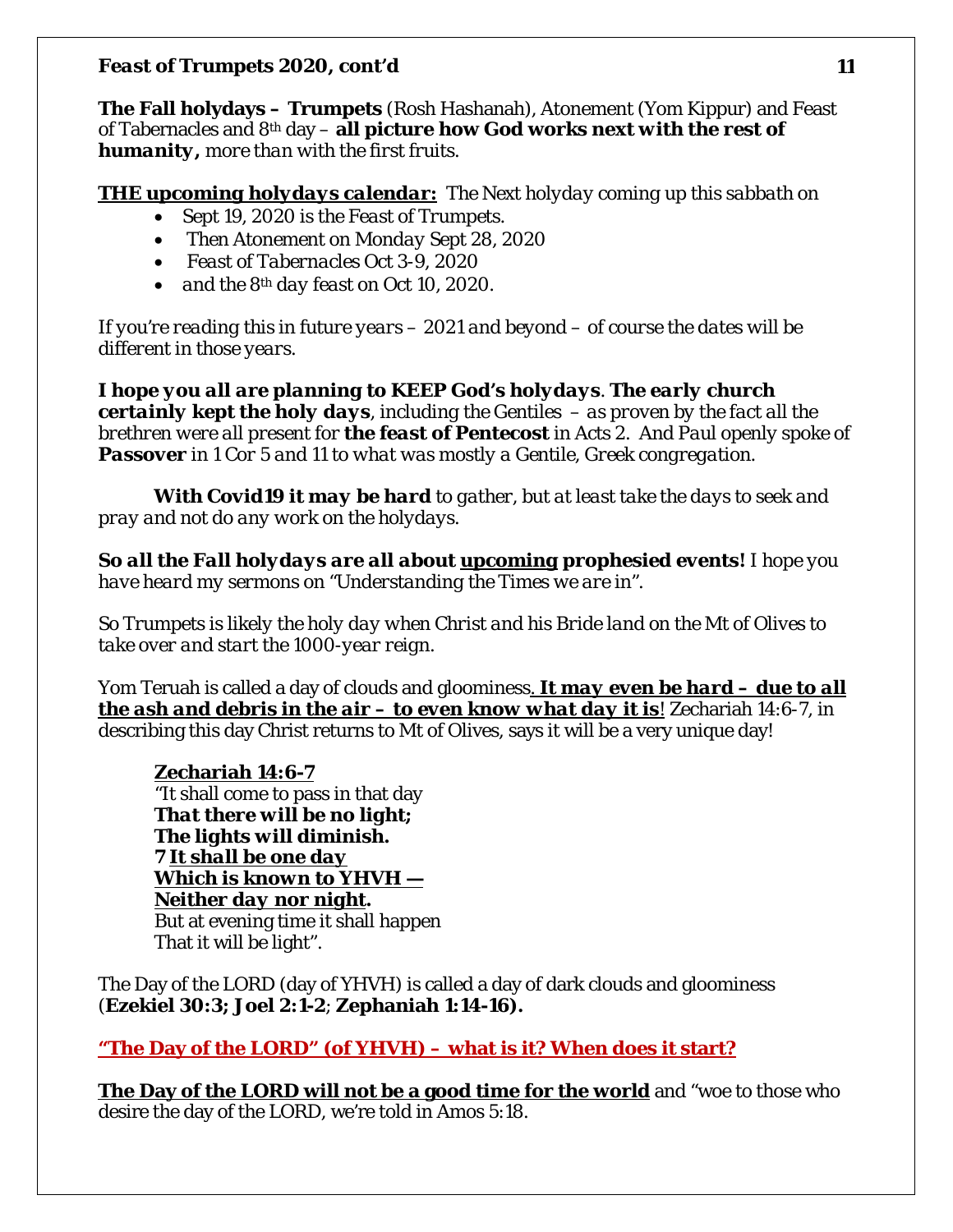**There is a one-year period called "the Day of the LORD" associated with this Feast of Trumpets. Isaiah 34:8** calls it a year-long event. Make yourself a note to read all of Isaiah 34 talking about God's fury when he's finally "had enough" with the world under Satan. But notice how LONG the "Day of YHVH" is:

# **Isaiah 34:8**

"For it is the day of YHVH's vengeance, The YEAR of recompense for the cause of Zion".

I believe the Day of the Lord very likely *starts* on a feast of Trumpets and *ends* on Feast of Trumpets a year later. It's called several things in scripture. I'll explain as we go along.

**The 7th seal has 7 trumpets. These trumpets do not and cannot roll out on one**  day. One of the trumpets, the 5<sup>th</sup> trumpet, for example, lasts for FIVE months (Revelation 9:4-5). So it takes a while for all 7 trumpets to be blown, and then there are 7 more bowl <u>plagues</u> at the end of the  $7<sup>th</sup>$  trumpet – which most of us equate to "the last trump".

Unless you're right with God, it will be a very scary time.

**Amos 5:18-19** goes on to say, *"woe to you who desire the day of the LORD…* a day of darkness, and not light." That's speaking to people who are not walking God's way. WE should absolutely long for the return of Christ, and the Day of the LORD has to precede that. We are people PRAYING FOR "thy kingdom come".

*Since Feast of Trumpets falls on the first sighting of light of the new moon, it may be impossible to be sure when that day is, as the moon won't give its light probably due to all the debris in the air from volcanic eruptions, wildfires, and war! Think of what that could mean.* 

*Scripture also speaks of near misses of asteroids and meteors. It speaks of the earth reeling to and fro like a drunkard. See my sermon on >>>>\*\**

*So the last year will be a very chaotic time.* 

**Joel 1:15 calls** this day of YHVH a day of destruction from the Almighty.

**"Day of the LORD" is YHVH's WRATH on sinful, unrepentant humanity, but the good news for God's children – he spares them his anger!**

*The Day of the LORD is the one-year period of God's wrath and anger on the sinful of the world* in the 1-year period leading to the return of Christ on to the Mt of Olives. **The Day of the LORD is NOT about God's wrath on YOU, however**, if you are a child of God led by his Holy Spirit, however.

# **1 Thessalonians 5:8-10**

"But let us who are of the day be sober, putting on the breastplate of faith and love, and as a helmet the hope of salvation.

9 **For God did not appoint US to wrath,** but to obtain salvation through our Lord Jesus Christ, 10 who died for us, that whether we wake or sleep, we should live together with Him".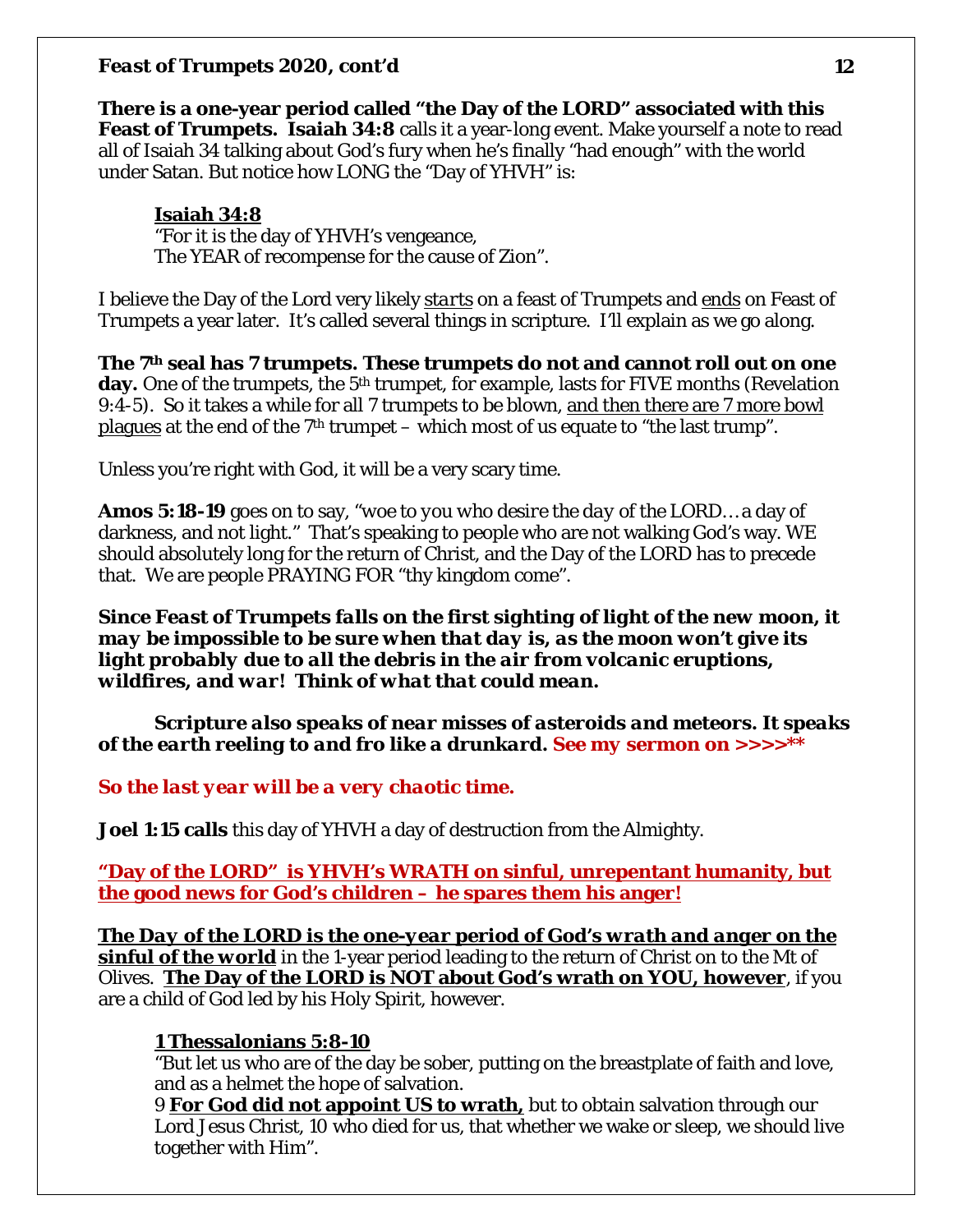Here's another one: In 1 Thessalonians 1:9-10 Paul says to focus on the kinds of lives we live now, then verse 10:

# **1 Thessalonians 1:10**

"and to wait for His Son from heaven, whom He raised from the dead, even *Jesus who delivers us from the wrath to come*."

So we WILL be persecuted by Satan's children during Satan's wrath. Some of God's children will have to go through the Great Tribulation, which is SATAN'S wrath on God's people. Some will be protected in a place of Safety (you can check out my sermon on that – look up "Place of Safety"). But then in the end, God puts a hedge of protection even around some who come through the Great Tribulation as Revelation 7 shows us.

# "The Day of the LORD" is the day of Yehovah's WRATH on the sinful world – including **the 7 Trumpet Plagues of Revelation 7,8, 11 and the 7 "last plagues" of Revelation 15-16**.

**Joel 2:1-2** calls it a day of trembling, deep darkness, and gloominess. 2:1 says to BLOW the trumpet, sound the alarm—let the inhabitants of the land tremble for the Day of the LORD is coming, for it is at hand, a day of darkness and gloominess… v. 2 speaks of a massive invading army coming as never seen before.

**Joel 2:11** calls it a day that is great and "very terrible; who can endure it?"

**Joel 3:9-16**—please read it. *It says the word goes out to all the nations to prepare for war!* So when Yeshua returns as conquering king this time, it's a time of cataclysmic war such as this planet has never seen before. God calls them to the Valley of Jehoshaphat for decision! **That's the area surrounding Jerusalem!** 

The context is entirely around the "Day of the LORD". There will be so many combatants that they'll **stretch from Megiddo up north in the Valley of Jezreel up there** – down to Jerusalem and the Valley of Jehoshaphat around Jerusalem. Perhaps the 200 million-man army – or whatever kind of army it is!

# **Joel 3:12-13**

"Let the nations be wakened, **and come up to the Valley of Jehoshaphat**; For there I will sit to judge *all the surrounding nations*. 13 Put in the sickle, for the harvest is ripe. Come, go down; For the winepress is full, the vats overflow — **For their wickedness is great**."

Many, many more scriptures call the Day of the LORD a day of wailing, terror, and destruction – not a great time on earth – for it's the time when God himself finally lets us all know about how he feels about what we've done to this earth and to his people. See **Isaiah 13:6-9** for example. A time of YHVH's vengeance (Jer. 46:10). He says He will destroy those who destroy the earth (Revelation 11:18).

# **Revelation 11:18**

"The nations were angry, **and Your wrath** has come, And the time of the dead, that they should be judged, And that You should reward Your servants the prophets and the saints,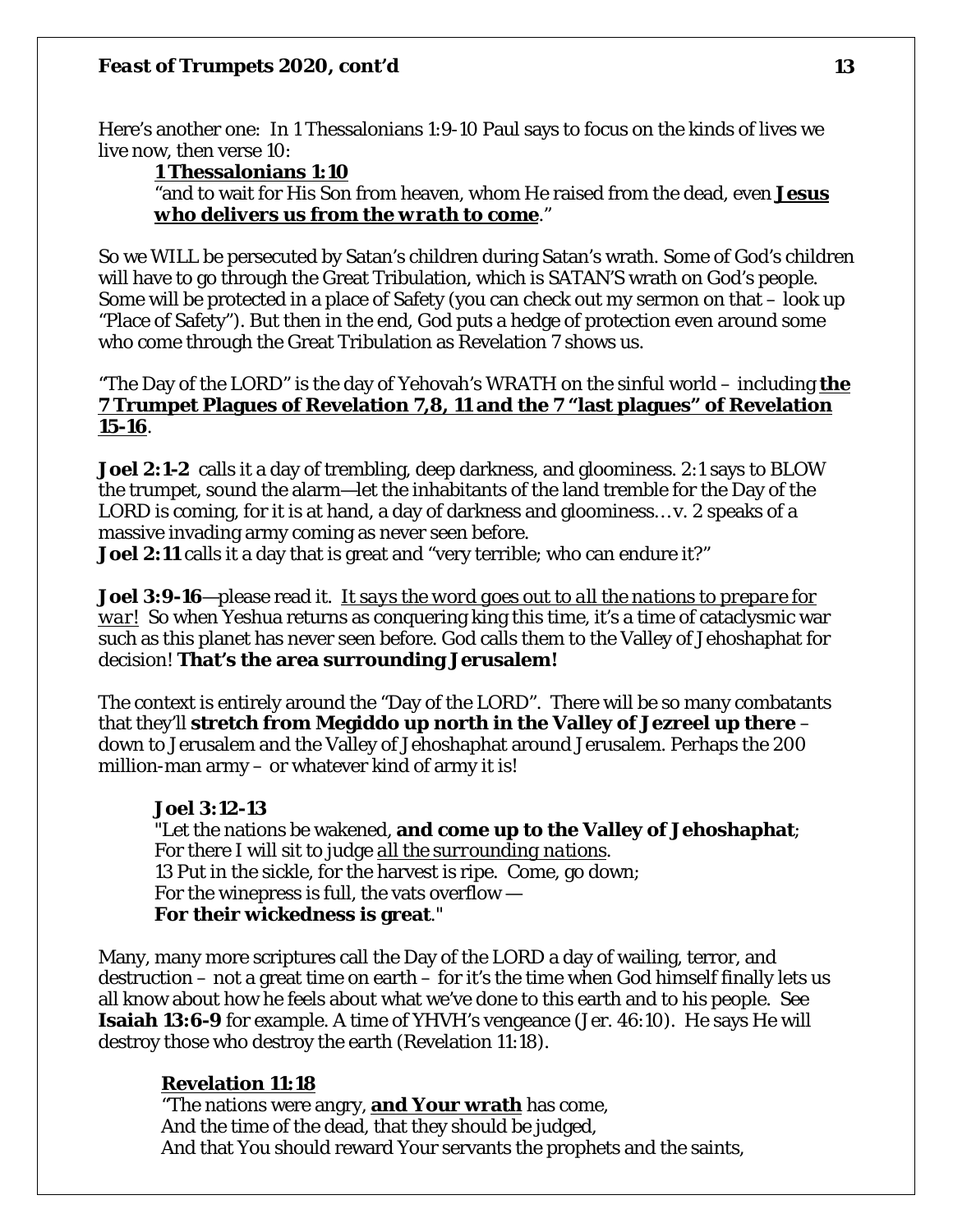And those who fear Your name, small and great, *And should destroy those who destroy the earth*."

### **Christ's 2-fold return to the earth - let me state it again:**

#### **The 2- parts to Yeshua's "2nd coming":**

**1st: He appears on the CLOUDS of heaven, and the whole world will see it happen -- To collect his Bride at the 7th Trumpet and take her to heaven to be married to him and to meet Father in heaven in person.** 

**2nd: is the return from heaven AFTER the wedding, this time with his Bride and the holy angels***, this time on angelic white chargers* **to conquer and take over the world. Very likely on the Feast of Trumpets – and again the trumpets are sounded on each holy day.** 

Christ's first coming is back at the  $7<sup>th</sup>$  trump, near or around the Feast of **PENTECOST** – because it's the **time he comes for His Bride** – meaning the resurrected saints and his brothers/sisters who are FIRST FRUITS, pictured by Pentecost, people filled with God's spirit who are resurrected or are still alive when he returns. The true church*. God alone knows for sure who make up his CHURCH* – and it is ONLY the ones being LED by His spirit (**Romans 8:9, 14**).

We then go back to heavenly Jerusalem, get married, while the 7 Bowl Plagues are going on here on the earth (Rev. 15, 16).

But the ascension to heaven is pictured **by the 2 LEAVENED LOAVES (Graphic) that are raised by the High Priest on the Feast of Pentecost**. I'm repeating some of this because it is significantly different from what most teach and believe without figuring out it takes much more time to go through 7 last plagues than just one day! It will take MONTHS.

#### **Leviticus 23:17**

"You shall bring from your dwellings two wave loaves of two-tenths of an ephah. They shall be of fine flour; **they shall be baked with leaven**. *They are the firstfruits to YHVH*."

**Again, WHO are the firstfruits? They** are those God is working with and choosing right now to be the leaders and teachers in the messianic kingdom. Hopefully, that includes you and me.

So we get married in heaven, because a KING puts on the wedding for his son – **Matthew 22:1-2**—and where is the King? That's God the Father. And he's in HEAVEN.

So I don't teach or believe in the traditional belief on the Rapture, but I DO believe we are going to heaven to receive our new name, get married, see the home God has prepared for us, as Jerusalem in heaven will be MY city, YOUR city, the city of the first fruits – as it says about Abraham looking for a city whose builder and maker is God.

Here's the battle scene facing us around Jerusalem…

#### **Zechariah 14:1-4** "Behold, the day of YHVH is coming,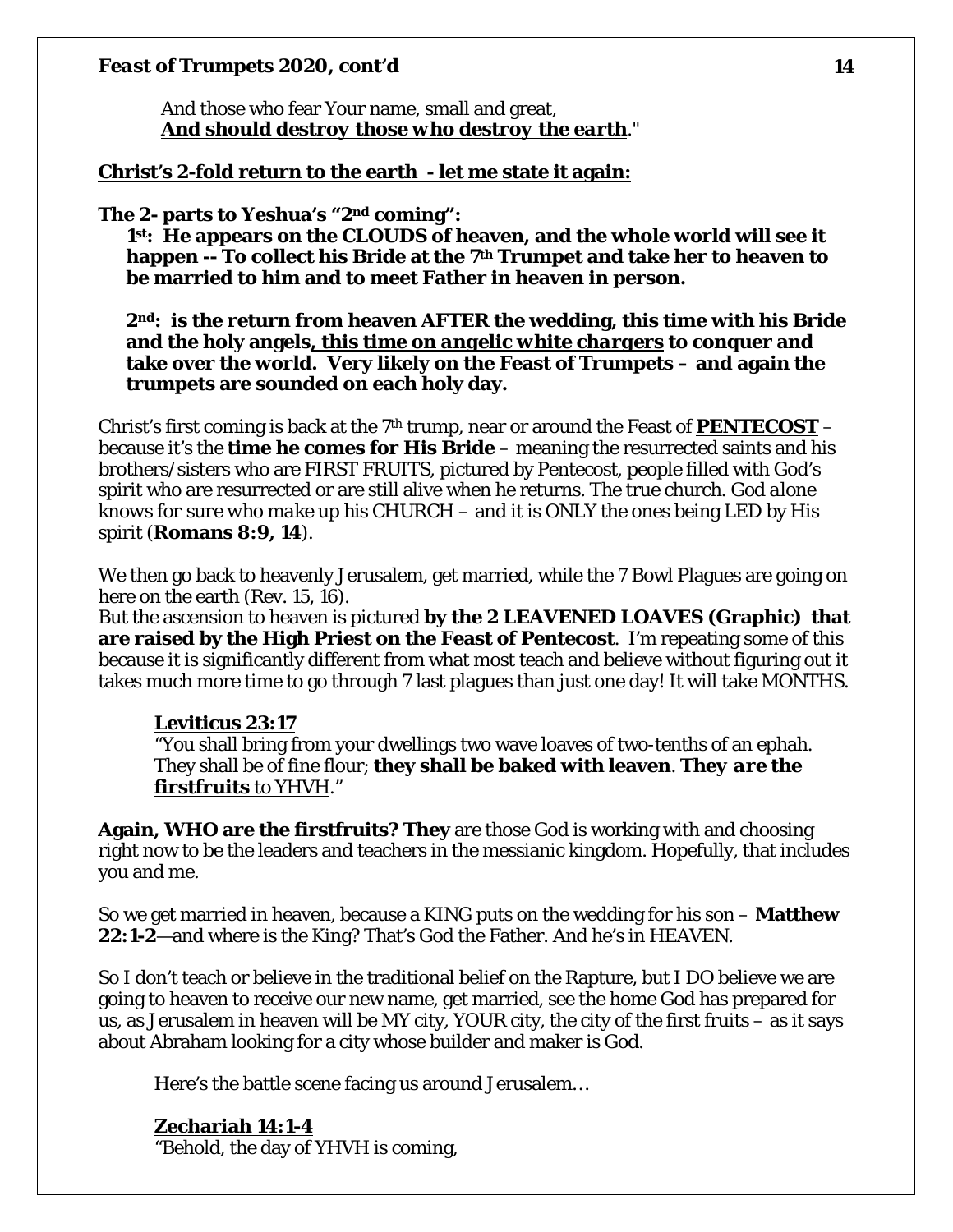And your spoil will be divided in your midst. 2 **For I will gather all the nations to battle against Jerusalem**; **The city shall be taken**, the houses rifled, and the women ravished. Half of the city shall go into captivity, But the remnant of the people shall not be cut off from the city. 3 Then **YHVH** will go forth and fight against those nations, As He fights in the day of battle.

**4 And in that day His feet will stand on the Mount of Olives,** Which faces Jerusalem on the east. **And the Mount of Olives shall be split in two**, From east to west, making a very large valley; Half of the mountain shall move toward the north And half of it toward the south."

Later in Zech 14:12-13, we're told how those battling God will die: their flesh will dissolve from their bones and their eyes dissolve in their eye sockets, and their tongues dissolve in their mouths. **This is the battle of Armageddon**. Rev. 16:16 describes them gathering around the Valleys around Megiddo in the northern part of Israel.

So there's coming soon, perhaps within the coming decade, an invasion *of hundreds of millions of powerful military spirit angels* of war, backing up their Leader, who will be seen by everyone around the world as he flashes like lightning from one end to the other **(Matthew 24:27, 30).** That spirit-Leader will be Jesus Christ coming in his glory and power returning to save humanity from itself, and to save Jerusalem and the Israelites from extinction.

As sobering as all of that is, this should be a day of great anticipation and rejoicing by all of us, God's children:

#### *Hebrews 9:28*

**"…so Christ was offered once to bear the sins of many. To those who EAGERLY wait for Him He** will appear a second time, apart from sin, for salvation."

#### **Philippians 3:20-21**

"For our citizenship is **in heaven, from which we also EAGERLY wait for the Savior, the Lord Jesus Christ,** 21 who will transform our lowly body that it may be conformed to His glorious body, according to the working by which He is able even to subdue all things to Himself."

**Trumpets is to be a day of repentance, of seeking our Father and king.** *It's a time to re-set our relationships. Our relationship with YHVH, with Yeshua, with one another. We believers have to become one, now, before the Wedding. It's so important that we repent, that God says even if you're getting married – go repent and fast, first.* 

**Notice what God says to his children: Joel 2:15-17 "Blow the trumpet (shofar) in Zion, Consecrate a fast, Call a sacred assembly;**